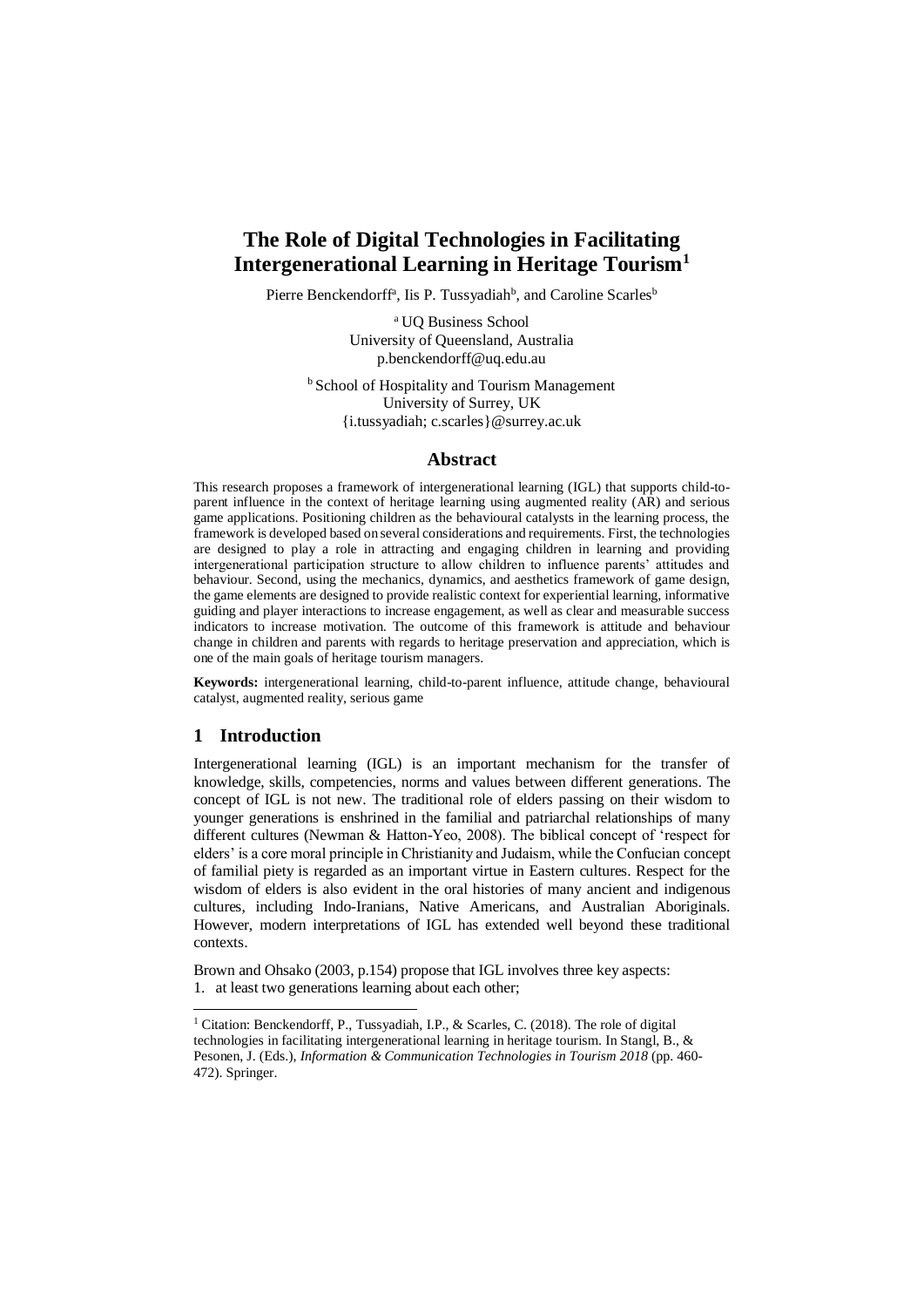- 2. at least two generations learning together about the world, people and the historical and social events relevant and important to them; and
- 3. at least two different age groups sharing learning experiences which are designed to develop and prepare their social service skills.

In the academic literature, IGL has primarily received attention from researchers working in sociology, marketing, organisational behaviour and environmental education. Drawing on the anthropological themes discussed above, sociologists have tended to emphasise the transfer of knowledge, attitudes and values from adults to children and the importance of elders as role models for younger generations (Kenner, Ruby, Jessel, Gregory & Arju, 2007; Roksa & Potter, 2011; Newman & Hatton-Yeo, 2008). In the organisational behaviour literature, researchers have also primarily focussed on the transfer of knowledge from older to younger employees (Tempest, 2003; Ropes, 2013). However, there is considerable evidence that the transfer of knowledge and skills between generations is not unidirectional (Uzzell, 1999; Ho, 2010; Istead & Shapiro, 2014). For example, the marketing and consumer behaviour literature has long acknowledged the role of children as influencers in household purchase decisions (Berey & Pollay, 1968; Ward & Wackman, 1972; Foxman, Tansuhai & Ekstrom, 1989). More recently, researchers in environmental education have explored the influence of children on parents' knowledge, attitudes and behaviours.

Environmental education researchers have proposed that educational programs or interventions can facilitate IGL between children and parents (Istead & Shapiro, 2014). Various teaching and learning interventions have been explored in the literature, including story books and storytelling, in class discussions, workbooks, small group research, assignments, presentations, role plays, volunteer activities, industry/site visits, family and community events, shared protocols and homework tasks, and monitoring of waste, recycling or energy use at school, home or local community (Maddox, Doran, Williams & Kus, 2011; Ballantyne, Fien & Packer, 2001; D'amore, 2016; Duvall & Zint, 2007; Öllerer, 2016; Vaughan, Gack, Solorazano & Ray, 2003; Andersen, 2016). Most studies have reported that these interventions do result in knowledge transfer from children to parents, but that this knowledge may not lead to changes in the attitudes or behaviours of parents (Boudet et al, 2017; Duvall & Zint, 2007).

Factors such a child's enjoyment of the learning intervention and their communication relationship with their parents can facilitate or constrain the sharing of information between children and their parents (Ballantyne Connell & Fien, 1998). The type of intervention and the tasks that need to be completed as part of the learning process are also important factors. Hands-on activities focussed on local settings, such as monitoring or testing the environment are conducive to positive IGL and behavioural change (Ballantyne, Fien & Packer, 2001). Parents are generally motivated to be good role models for their children, so interventions that provide opportunities for parents to set a good example may also result in behavioural change for both children and adults.

Travel provides many opportunities for learning and personal development is often regarded as a core motive for visiting places (Pearce & Foster, 2007; Falk, Ballantyne, Packer & Benckendorff, 2012; Stone & Petrick, 2013). While visitor settings such as museums, galleries, zoos, aquariums, national parks and heritage sites offer structured educational activities that can be embedded in study tours or field trips, they also provide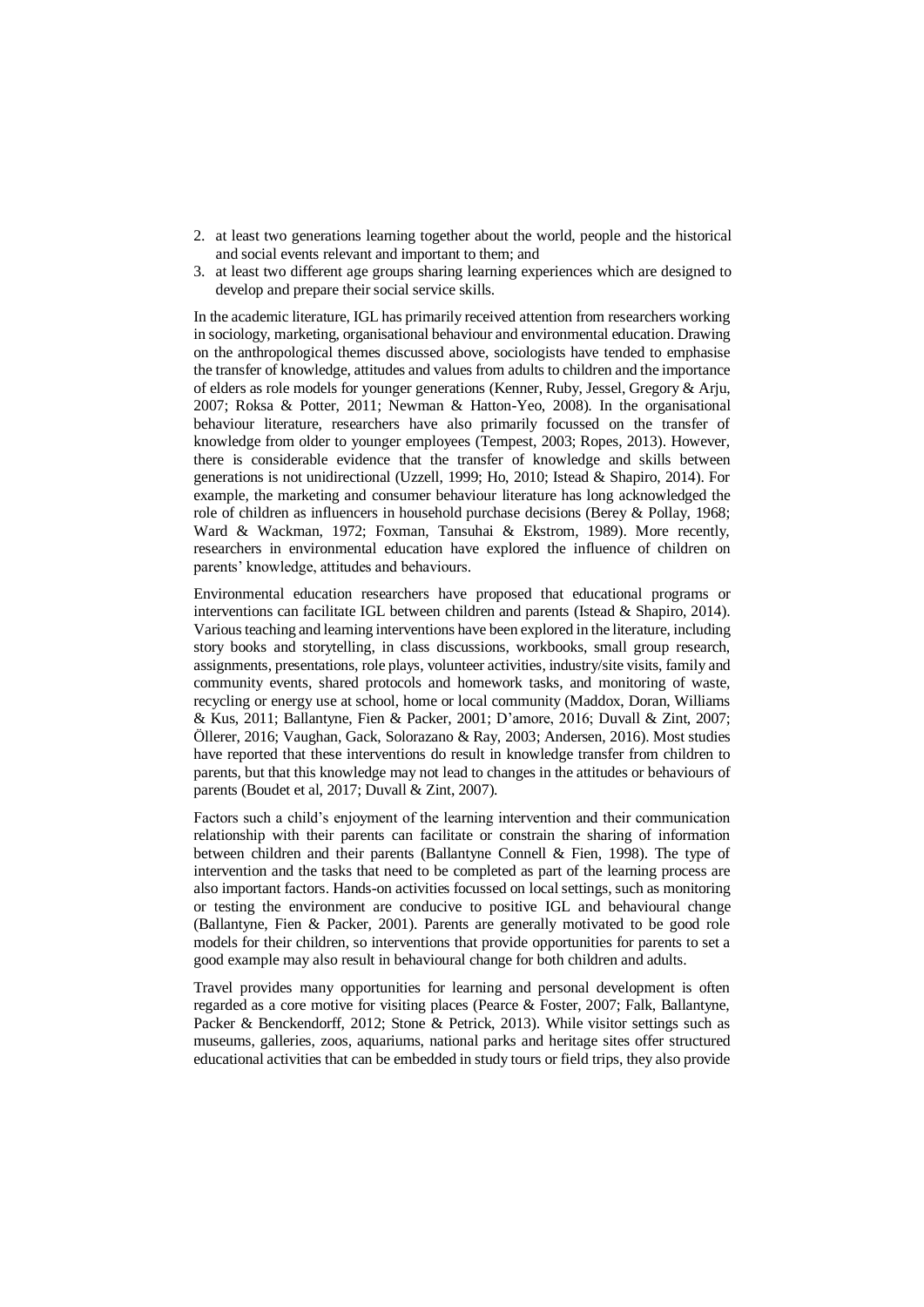opportunities for informal IGL between family members. Despite the growing body of literature on visitor learning and interpretation, only a handful of studies have examined informal IGL in tourism settings. These studies have been limited to family learning in museums (Hike, 1989; Borun, Cleghom & Garfield, 1995; Borun, Chambers & Cleghorn, 1996; Larsen & Svabo, 2014), art galleries (Adams, Luke & Ancelet, 2010), national parks (Bourque, Houseal, Welsh & Wenger, 2014), aquariums (Kopczak, Kisiel & Rowe, 2015), and nature centres (Zimmerman & McClain, 2014a, 2014b), and none of these studies have examined whether learning resulted in changes to attitudes or behaviours.

Recent studies have proposed that information and communication technologies can play a key role in supporting IGL (Facer, 2011; Kenner et al, 2008; Sung & Siraj-Blatchford, 2015; Stom & Strom, 2008; Gamliel & Gabay, 2014). The role of children in helping older generations learn about new technologies is well reported in the literature (Correa, 2014). However, the technology itself can become a medium for IGL. Several recent studies have examined the effectiveness of computer games (Räisänen, et al., 2014; Ypsilanti, et al, 2014), mobile devices (Zimmerman, et al., 2015) and augmented reality (Cheng & Tsai, 2016) in facilitating IGL, although these studies were not focussed on tourism settings. This paper conceptualizes the framework for the applications of digital technologies to facilitate IGL in a heritage tourism setting.

## **2 Engaging the Behavioural Catalysts**

Key to facilitating IGL and behaviour change is identifying the one generation that would play a role as a behavioural catalyst and designing experiences that allow them to be effective not only in building their own competence, but also in communicating their knowledge to influence the attitudes and behaviours of others. A considerable amount of research has been done on how to integrate technologies in experiences with cultural heritage (Anderson et al., 2010), specifically to support heritage learning (Dindler et al., 2010). Previous studies have focused on designing technologies that allow young people to become more motivated and actively engaged in heritage learning (e.g., Ardito et al., 2010; Dindler et al., 2010; Huizenga et al., 2009). This is due to the fact that visitors to historic sites are in a large part school children (Ardito et al., 2010) and the pressure to identify new ways to raise the interest of children in their cultural heritage as they are next in line to carry out preservation efforts (Froschauer et al., 2012). Computer games have proved to be effective in attracting and engaging younger generations and thus considered useful as learning tools (Dieleman & Huisingh, 2006). Therefore, there has been a trend to develop various forms of serious games (informed by both pedagogical and game-like elements) played in immersive learning environments, often supported by two interconnected physical and virtual spaces, for heritage learning (e.g., Anderson et al., 2010; Kiefer, Matyas, & Schlieder, 2006; Xu, et al., 2014).

Most of the serious games address the acquisition of heritage knowledge amongst children, but only a few provides a platform enabling child-to-parent influence, which extends beyond child-parent interactions, as an outcome of learning (e.g., Siyahhan, Barab, & Downton, 2010). As identified in previous studies, the effectiveness of children as behavioural catalysts depends largely on parents' perception of the children's status within the family as well as parents' involvement in children's activities (Duvall & Zint, 2007; Istead & Shapiro, 2014). Indeed, Istead and Shapiro (2014) suggest that children's decisions to share information with parents are influenced by factors relating to the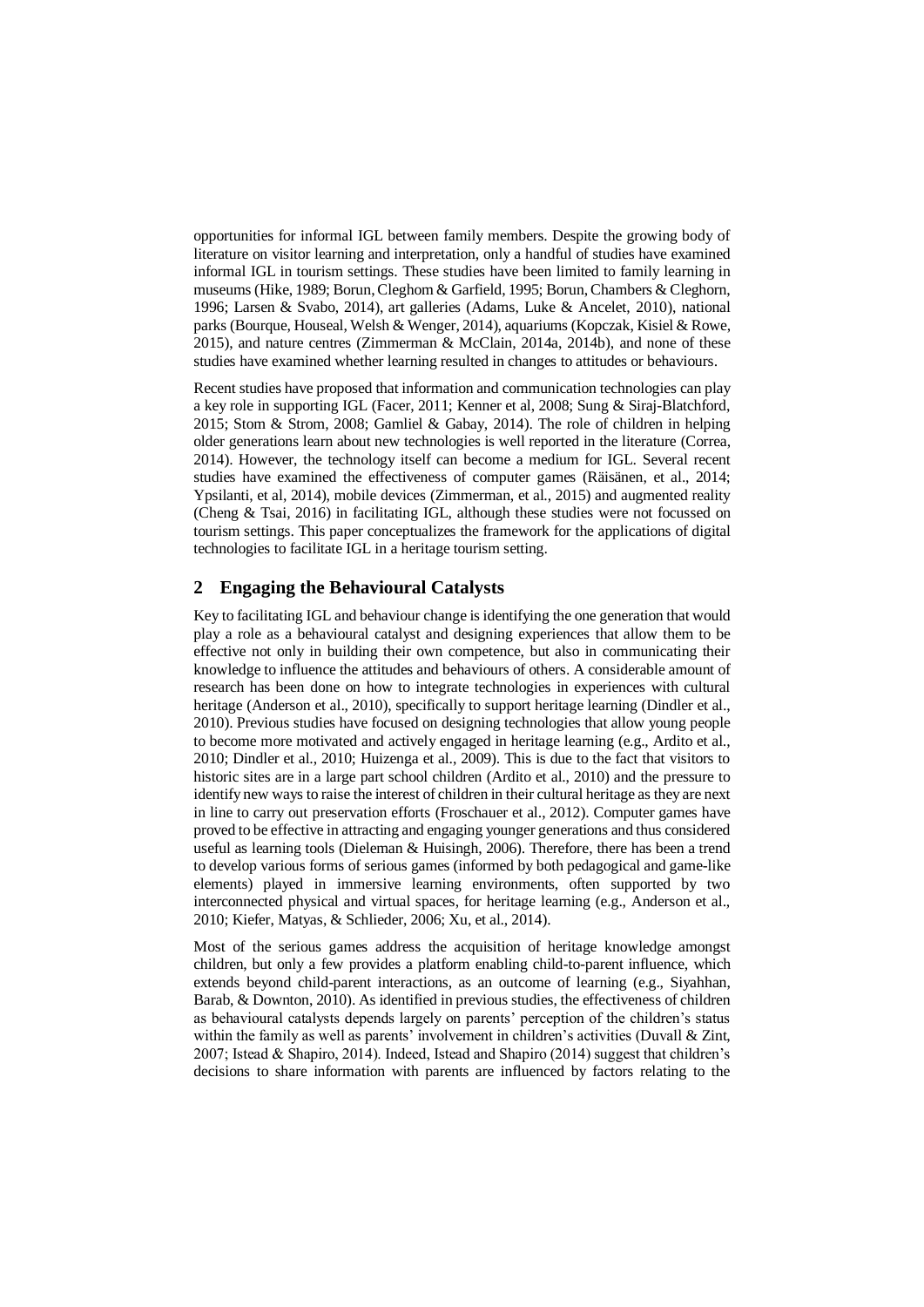children's self-confidence and whether their knowledge will be accepted or appreciated. To address the issues of family microstructure in IGL, Zimmerman and McClain (2014a, 2014b) advocate the importance of participation frameworks to build social organisations in informal educational settings. These participation frameworks should provide access to meaning-making conversations where parents or grandparents are not always the intellectual leaders, but where children have an equal footing to negotiate ideas about the subjects (Kanhadilok & Watts, 2016; Zimmerman & McClain, 2014a; 2014b). Therefore, it is important to think of serious heritage games as a framework for IGL, where both the parent and the child bring their expertise to a shared learning experience about cultural heritage (Siyahhan, Barab, & Downton, 2010). Further, as identified by Chiong (2009), children are more likely to be the "authority" in intergenerational play with digital games. As such, children can take the mentoring role further by not only helping parents to play (by explaining the game mechanics), but also by assisting parents in increasing awareness and sense of responsibility for heritage preservation. In summary, in order to facilitate IGL, digital technologies can be designed to play a role in (a) attracting and engaging children in learning and (b) providing intergenerational participation structure that allows children to influence their parents through collaborative learning.

## **3 A Technological Framework for Intergenerational Learning**

Researchers and developers have utilized various methods and techniques to create serious games to be deployed in cultural heritage contexts, specifically to make heritage sites more accessible. Anderson et al. (2010) analysed the state-of-the-art in serious games for heritage and identified three approaches to presenting cultural heritage in learning games integrating the physical and virtual spaces: (1) prototypes and demonstrators, (2) interactive virtual museums, and (3) commercial games with a cultural heritage theme. An example of virtual reconstruction of heritage to educate users is Roma Nova, a serious game designed to allow archaeologists to test past and current hypotheses surrounding aspects of social life in ancient Rome, such as analysing impacts of major events. Total War is a representative of historical games enriching historical settings with information about important events in the timeframe experienced by players, allowing them to change the course of history and partake in moments of historical significance. Similarly, Weber (2014) presents an example of the 'Ghost Game' at Wartburg Castle, an immersive experience for visitors to connect through missions and quests with the past history.

Developing effective serious games for IGL requires the integration of several technological components. Interactive games are implemented using game engines, which provide the generic infrastructure for game creation. These may include rendering, audio, physics, and animation engines. To allow players to interact with virtual worlds, a user interface can be designed using virtual reality (VR), augmented reality (AR), or mixed reality (MR) technologies. AR games, typically developed by combining AR technologies with existing game engine subsystems, has been implemented in heritage institutions such as museums as well as outdoor heritage sites (Angelopoulou et al., 2011; Hammady, Ma, & Temple, 2016). Another important component is rendering, the creation of visual representation of the environments and objects within the virtual worlds, including their graphical features and effects (e.g., mirrored background reflections). Finally, artificial intelligence (AI) techniques are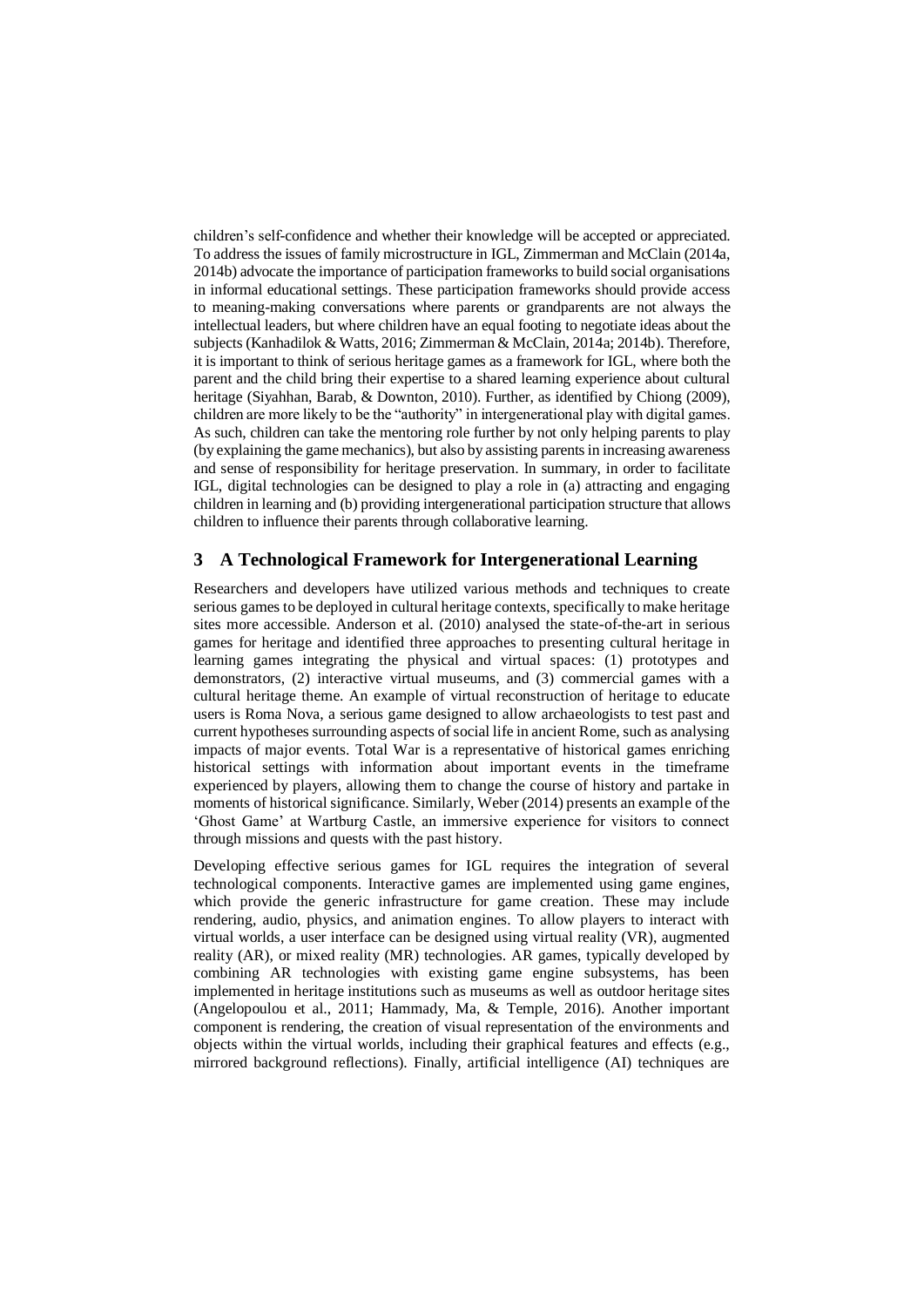necessary to create (the illusion of) intelligent behaviour for the inhabitants of the virtual worlds in order to immerse players. In serious heritage games, AI is important in the construction of intelligent interfaces, such as virtual guiding or tutoring systems, which, when combined with MR or AR interface that allow players to interact with their immediate surroundings, require advanced spatiotemporal reasoning (Anderson et al., 2010).

In addition to designing the game space, it is important to integrate game mechanics, dynamics and narrative elements prevailing in game activities that support learning and knowledge transfer processes. To be able to support IGL, serious heritage games should support experiential learning, being accessible enough to enable the acquisition of a range of new skills and competence based on a holistic adaptation to the environment (Ypsilanti et al., 2014). These may include activities such as: investigation of (physical or virtual) objects of learning potentials, active search of information, development of new skills, physical and virtual interaction between players, and engagement in meaning-making activities (Pishtari, n.d.), all of which serve as the games' participation framework. Hunicke, LeBlanc and Zubek (2004) propose a game design framework consisting of mechanics, dynamics and aesthetics (MDA). Mechanics describe the goals, rules and components of the game, at the level of data representation and algorithms. Dynamics refer to the types of behaviours and interactions that emerge as players partake in the experience. Aesthetics describe the mental affective states and reactions evoked among individual players when they participate in a gamified experience.

Further, Ypsilanti et al. (2014) developed a list of key issues to be considered when developing serious games for IGL, consisting of personal relevance to enhance learning associations, realistic context to facilitate learning, vivid graphics and bottom-up features to increase engagement, easy access and minimal requirements for installation and play, basic instructions (a tutorial), an informative aspect to entail knowledge transfer, specific goals and outcomes for effective impact, clear and measurable success indicators, feedback for players to increase motivation and maximize engagement, and adjustment of attentional demands to the age of players.

Fig. 1 illustrates the technological framework of AR games supporting child-to-parent IGL in heritage sites. First, by enhancing the natural environment with virtual objects of historic relevance presented in vivid graphics, AR should serve as realistic context to immerse players in the environment and facilitate experiential learning. Second, the participation framework contains meaning-making activities, such as investigation of (physical and virtual) objects, and informative guiding or tutorial system to allow for engagement and interactions among players. Finally, by presenting feedback to players and adjusting attentional demands (i.e., making the child the leader in the game experience), acquisition of new skills and child-to-parent knowledge transfer can be induced. Taking into consideration that parents can be motivated to be good role models for their children, the game mechanics should provide opportunities for parents to set a good example of heritage preservation efforts while playing the game. Ultimately, the main outcome of the game is attitude and behavioural change in both the child and parent with regards to heritage preservation and appreciation.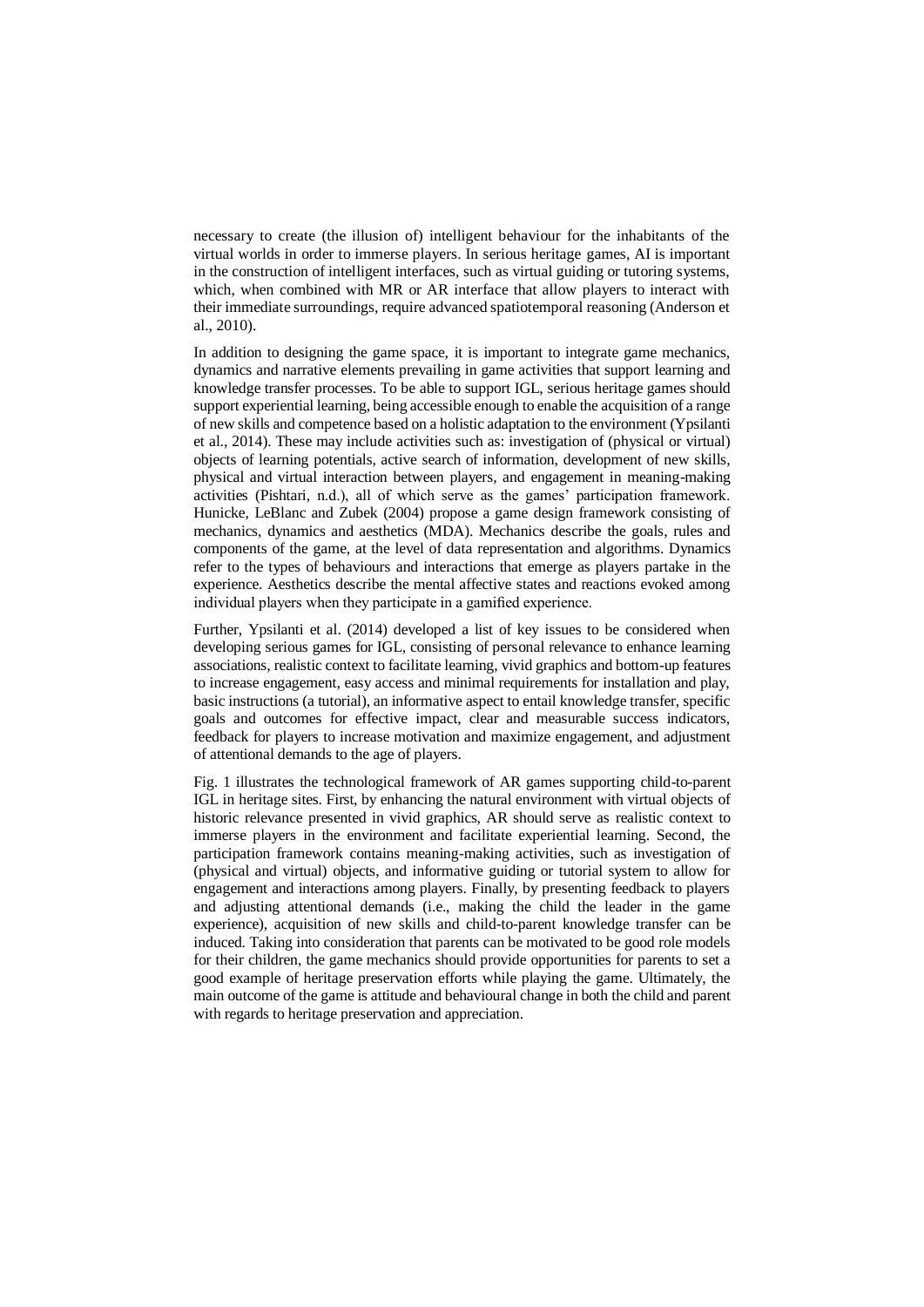

**Fig. 1.** Framework: AR Games for IGL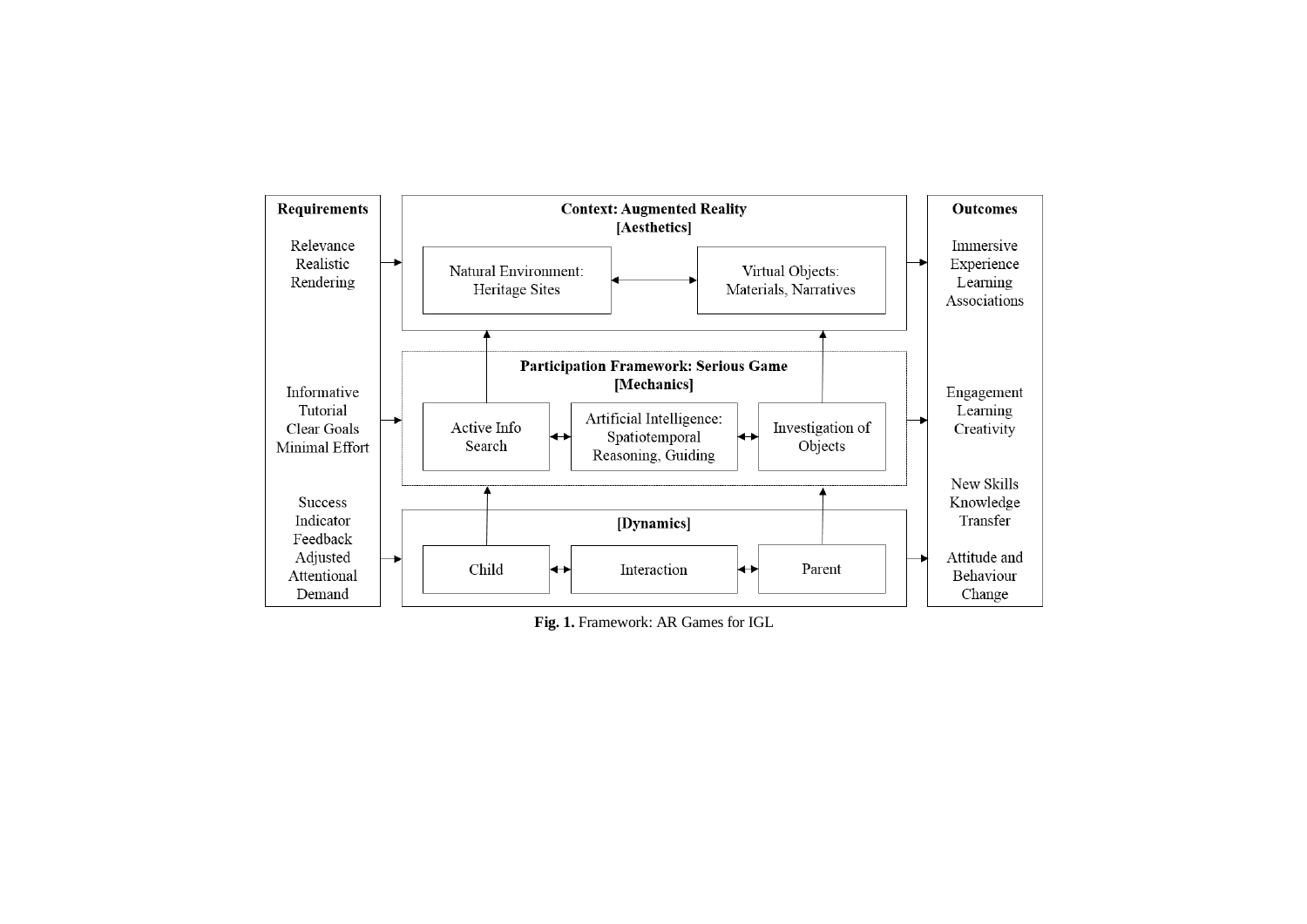### **4 Concluding Remark**

As children can play a significant role in family decision making, it is important to explore opportunities to induce child-to-parent influence in IGL that results in attitude and behaviour change in both the child and the parent. This research offers a framework to integrate digital technologies to induce child-to-parent influence in informal learning environment involving heritage sites. Specifically, an AR serious game for IGL is designed to attract and engage children, the behavioural catalysts, in learning and facilitate children to influence parents' knowledge, attitudes, and behaviour through intergenerational participation structure allowing for enjoyable communication relationship between them. The AR game design follows the MDA framework (LeBlanc & Zubek, 2004) and addresses the key issues suggested by Ypsilanti et al. (2014) as design requirements. It is designed to provide immersive learning experience, maximize engagement, facilitate the acquisition and transfer of a wide range of knowledge and skills, and, ultimately, induce changes in attitudes and behaviour toward natural and cultural heritage sites.

This research contributes to the conceptualization of the roles of digital technologies in supporting heritage preservation by supporting child-to-parent influence in IGL where heritage sites function as an informal learning environment. The theory-driven framework of AR serious game for child-to-parent IGL can be useful for heritage tourism managers and operators to enhance experience in heritage sites and educate visitors about the heritage itself as well as the importance of heritage preservation. While parent-to-child knowledge transfer has been the focus of many IGL interventions, heritage managers can add this new approach to their management toolbox for effective behavioural interventions in heritage sites.

#### **References**

- Adams, M., Luke, J., & Ancelet, J. (2010). Family learning in art museum interactive spaces: a literature review. *Engage: The International Journal of Visual Art and Gallery Education*, 25, 19-30.
- Andersen, P. J. (2016). *Children as intergenerational environmental change agents: Using a negotiated protocol to foster environmentally responsible behaviour in the family home*. Doctoral Thesis, University of Wollongong.
- Anderson, E.F., McLoughlin, L., Liarokapis, F., Peters, C., Petridis, P., & de Freitas, S. (2010). Developing serious games for cultural heritage: A state-of-the-art review. *Virtual Reality, 14*(4), 255-275.
- Angelopoulou, A., Economou, D., Bouki, V., Psarrou, A., Jin, L., Pritchard, C., & Kolyda, F., (2011). Mobile augmented reality for cultural heritage. *In* Proceedings of International Conference on Mobile Wireless Middleware, Operating Systems, and Applications, pp. 15-22.
- Ardito, C., Costabile, M.F., Lanzilotti, R., & Simeone, A.L. (2010). Combining multimedia resources for an engaging experience of cultural heritage. In Proceedings of SAPMIA 2010, October 29, 2010, Firenze, Italy.
- Ballantyne, R., Connell, S., & Fien, J. (1998). Factors contributing to intergenerational communication regarding environmental programs: Preliminary research findings. *Australian Journal of Environmental Education*, *14*, 1-10.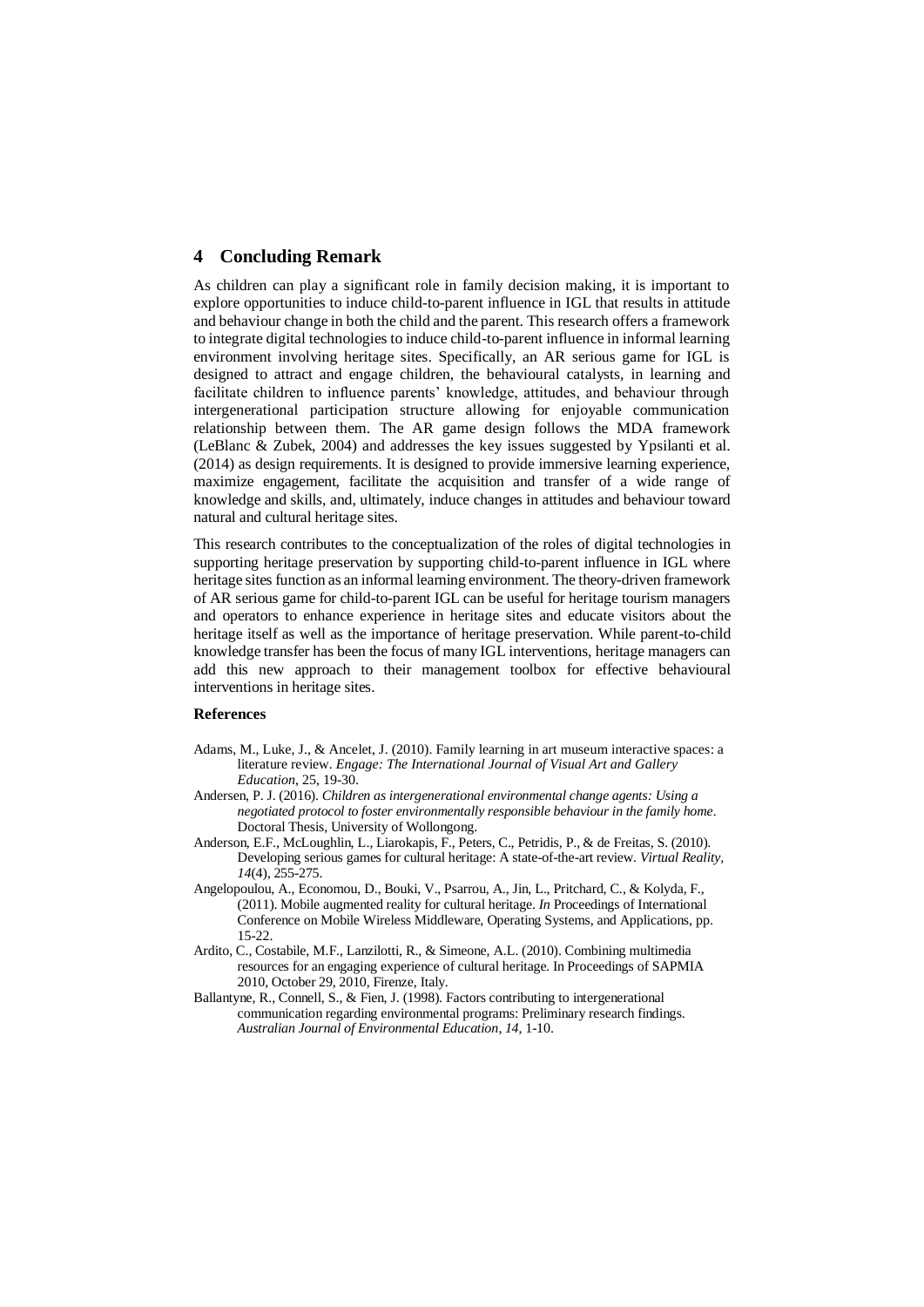- Ballantyne, R., Connell, S., & Fien, J. (1998). Students as catalysts of environmental change: A framework for researching intergenerational influence through environmental education. *Environmental Education Research*, *4*(3), 285-298.
- Ballantyne, R., Fien, J., & Packer, J. (2001). Program effectiveness in facilitating intergenerational influence in environmental education: Lessons from the field. *The Journal of Environmental Education*, 32(4), 8-15.
- Berey, L. A., & Pollay, R. W. (1968). The influencing role of the child in family decision making. *Journal of Marketing Research*, 5, 70-72.
- Borun, M., Chambers, M., & Cleghorn, A. (1996). Families are learning in science museums. *Curator: The Museum Journal*, *39*(2), 123-138.
- Borun, M., Cleghom, A., & Garfield, C. (1995). Family learning in museums: A bibliographic review. *Curator: The Museum Journal*, 38(4), 262-270.
- Boudet, H., Ardoin, N., Flora, J., Armel, K., Desai, M., & Robinson, T. (2016). Effects of a behaviour change intervention for Girl Scouts on child and parent energysaving behaviours, *Nature Energy*, 1. doi:10.1038/nenergy.2016.91
- Bourque, C. M., Houseal, A. K., Welsh, K. M., & Wenger, M. (2014). Free-choice family learning: a literature review for the National Park Service. *Journal of Interpretation Research*, *19*(1), 7.
- Brown, R., & Ohsako, T. (2003). A Study of Inter-Generational Programmes for Schools Promoting International Education in Developing Countries through the International Baccalaureate Diploma Programme. *Journal of Research in International Education, 2*(2), 151-165.
- Bulencea, P., & Egger, R. (2015). *Gamification in Tourism, designing memorable experiences.* Bod: Books on Demand: Norderstedt.
- Cheng, K. H., & Tsai, C. C. (2016). The interaction of child–parent shared reading with an augmented reality (AR) picture book and parents' conceptions of AR learning. *British Journal of Educational Technology*, *47*(1), 203-222.
- Chiong, C. (2009). *Can video games promote intergenerational play and literacy learning?* New York: The Joan Ganz Cooney Center at Sesame Workshop.
- Correa, T. (2014). Bottom‐up technology transmission within families: Exploring how youths influence their parents' digital media use with dyadic data. *Journal of communication*, *64*(1), 103-124.
- D'amore, C. (2016). Family Nature Clubs: An intergenerational opportunity to foster love of the natural world, *Families, Relationships and Societies*, 5(3), 431-446.
- Dieleman, H., & Huisingh, D. (2006). Games by which to learn and teach about sustainable development: Exploring the relevance of games and experiential learning for sustainability. *Journal of Cleaner Production*, 14, 837-847.
- Dindler, C., Iversen, O.S., Smith, R., & Veerasawmy (2010). Participatory design at the museum – Inquiring into children's everyday engagement in cultural heritage. In Proceedings of OZCHI 2010, November 22-26, 2010, Brisbane, Australia.
- Facer, K. (2011). *Learning Futures: Education, Technology and Social Change*. London: Routledge.
- Falk, J. H., Ballantyne, R., Packer, J., & Benckendorff, P. (2012). Travel and learning: A neglected tourism research area. *Annals of Tourism Research*, *39*(2), 908-927.
- Foxman, E. R., Tansuhaj, P. S., & Ekstrom, K. M. (1989). Family members' perceptions of adolescents' influence in family decision making. *Journal of Consumer Research*, 15(4), 482-491.
- Gamliel, T., & Gabay, N. (2014). Knowledge exchange, social interactions, and empowerment in an intergenerational technology program at school. *Educational Gerontology*, *40*(8), 597-617.
- Hammady, R., Ma, M., & Temple, N. (2016). Augmented reality and gamification in heritage museums. *In* Proceedings of Joint International Conference on Serious Games 2016, pp. 181-187.
- Hike, D. D. (1989). The family as a learning system: An observational study of families in museums. *Marriage & Family Review*, *13*(3-4), 101-129.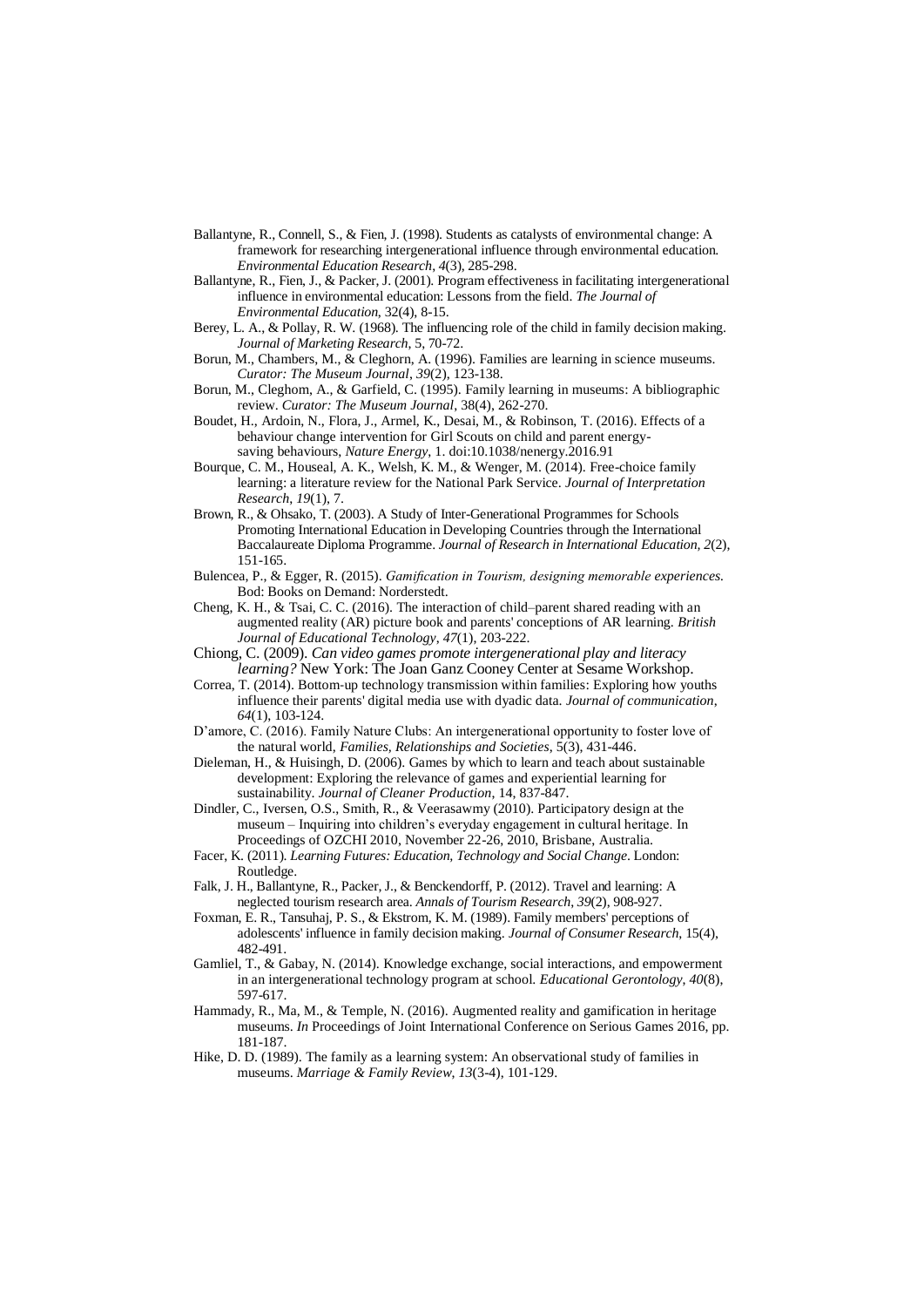- Ho, C. Y. (2010). Intergenerational Learning (Between Generation  $X \& Y$ ) in Learning Families: A Narrative Inquiry. *International Education Studies*, 3(4), 59-72.
- Huizenga, J., Admiraal, W., Akkerman, S., & ten Dam, G. (2009). Mobile game-based learning in secondary education: Engagement, motivation and learning in a mobile city game. *Journal of Computer Assisted Learning*.
- Istead, L., & Shapiro, B. (2014). Recognizing the child as knowledgeable other: Intergenerational learning research to consider child-to-adult influence on parent and family eco-knowledge. Journal of Research in Childhood Education, 28(1), 115-127.
- Kanhadilok, P., & Watts, M. (2016). Adult play-learning: Observing informal family education at a science museum. *Studies in the Education of Adults*, 46(1), 23-41.
- Kenner, C., Ruby, M., Jessel, J., Gregory, E., & Arju, T. (2007). Intergenerational learning between children and grandparents in East London. *Journal of Early Childhood Research*, *5*(3), 219-243.
- Kiefer, P., Matyas, S., & Schlieder, C. (2006). Learning about cultural heritage by playing geogames. In Harper, R., Rauterberg, M., & Combetto, M. (Eds.), Proceedings of ICEC 2006 (pp. 217-228).
- Kopczak, C., Kisiel, J. F., & Rowe, S. (2015). Families talking about ecology at touch tanks. *Environmental Education Research*, *21*(1), 129-144.
- Larsen, J., & Svabo, C. (2014). The tourist gaze and "Family Treasure Trails" in museums. *Tourist Studies*, *14*(2), 105-125.
- Maddox, P., Doran, C., Williams, I. D., & Kus, M. (2011). The role of intergenerational influence in waste education programmes: The THAW project. *Waste Management*, *31*(12), 2590-2600.
- Newman, S., & Hatton-Yeo, A. (2008). Intergenerational learning and the contributions of older people. *Ageing Horizons*, 8(10), 31-39.
- Öllerer, K. (2017), Environmental education the bumpy road from childhood foraging to literacy and active responsibility, Journal of Integrative Environmental Sciences, 12(3), 205-216.
- Pearce, P. L., & Foster, F. (2007). A "university of travel": Backpacker learning. *Tourism management*, 28(5), 1285-1298.
- Pishtari, G. (n.d.). Location based games and their potential as learning platforms. http://www.tlu.ee/~pnormak/ISA/Analytical%20articles/6- Location%20Based%20Games%20and%20their%20Potential%20as%20Learning%20Pla tforms%20-%20Gerti%20Pishtari.pdf
- Räisänen, T., Ypsilanti, A., Ropes, D., Vivas, A. B., Viitala, M., & Ijäs, T. (2014). Examining the requirements for an intergenerational learning game. *Education and Information Technologies*, *19*(3), 531-547.
- Roksa, J., & Potter, D. (2011). Parenting and academic achievement: Intergenerational transmission of educational advantage. *Sociology of Education*, *84*(4), 299-321.
- Ropes, D. (2013). Intergenerational learning in organizations. *European Journal of Training and Development*, 37(8), 713-727.
- Siyahhan, S., Barab, S.A., & Downton, M.P. (2010). Using activity theory to understand intergenerational play: The case of Family Quest. *Computer-Supported Collaborative Learning*, 5, 415-432.
- Stom, R. & Strom, P. (2011). A Paradigm for Intergenerational Learning. *In* London, M. (ed). Oxford Handbook of Lifelong Learning (pp. 133-146). Oxford University Press.
- Stone, M. J., & Petrick, J. F. (2013). The educational benefits of travel experiences: A literature review. *Journal of Travel Research*, *52*(6), 731-744.
- Sung, H. Y., & Siraj-Blatchford, J. (2015). Supporting family learning and interaction through information and communications technology in public libraries in Taiwan. *Journal of Librarianship and Information Science*, *47*(4), 294-302.
- Tempest, S. (2003). Intergenerational learning: A reciprocal knowledge development process that challenges the language of learning. *Management Learning*, 34(2), 181-200.
- Uzzell, D. (1999). Education for environmental action in the community: New roles and relationships. *Cambridge Journal of Education*, 29: 397–413.